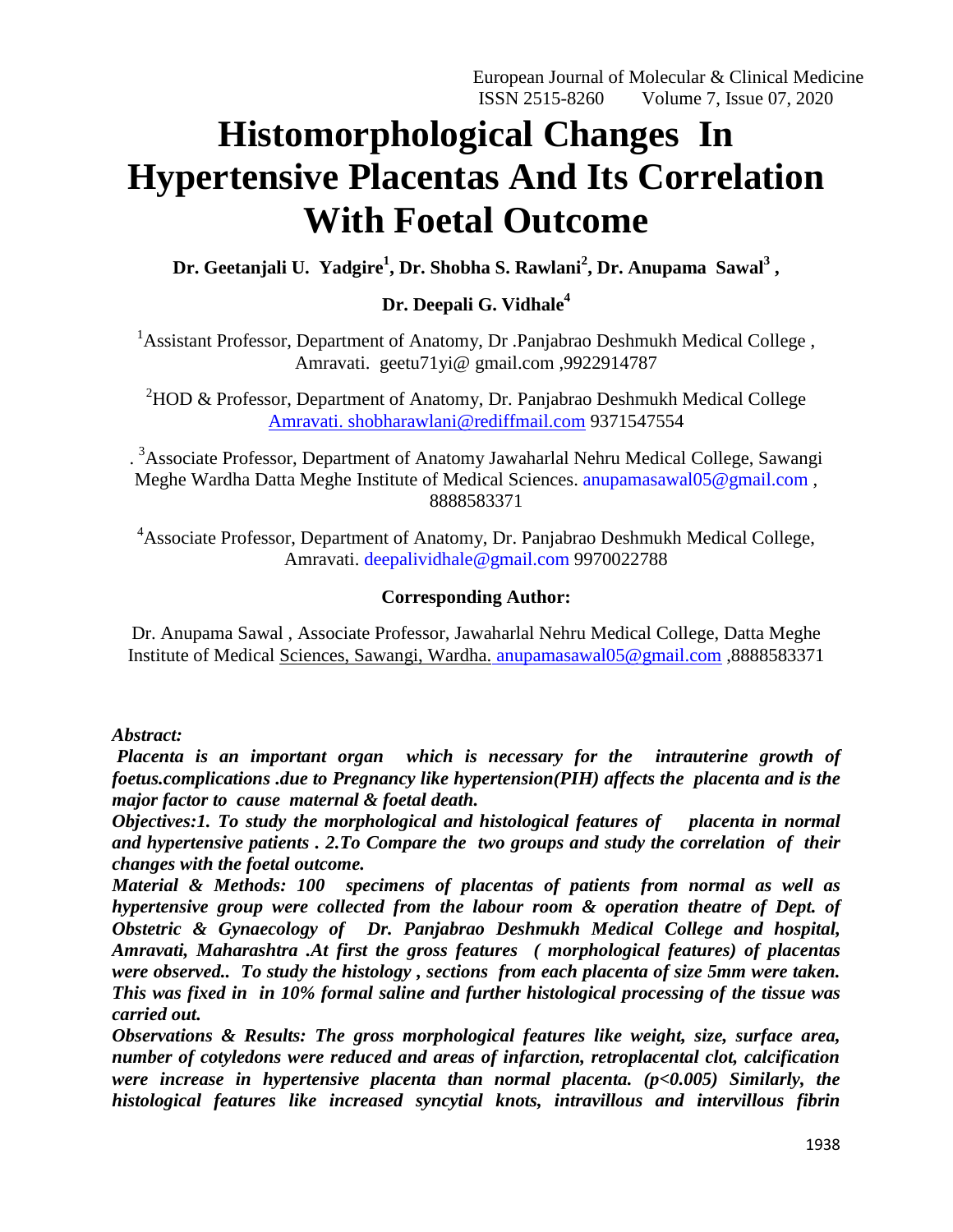European Journal of Molecular & Clinical Medicine ISSN 2515-8260 Volume 7, Issue 07, 2020

*deposition, cytotrophoblastic proliferation, hyalinised villi, atherosis were observed in hypertensive placentas. These all changes were correlated with the foetal mortality and morbidity. And we observed that there was increase in foetal mortality and morbidity in hypertensive patients with the above histological changes in their placentas.* 

*Key words –PIH (Pregnancy Induced Hypertension), Preeclampsia, placenta, syncytial knots, fibrin, villi, IUGR(intrauterine growth retardation ), asphyxia .*

#### **Introduction:**

Pregnancy is the important state of a woman's life**.** The placenta is the most vital organ interposed between mother and foetus which serves to maintain maternofoetal barrier for the exchange of blood gases, nutrients and waste products<sup>1</sup>. The 'placenta' promotes pregnancy and normal foetal development. Hence it is described as the 'mirror' of perinatal period<sup>2</sup>.

Many studies indicate that hypertensive diseases in pregnancy are responsible for the complications in mother as well as foetus. Apart from preterm delivery and intrauterine growth retardation, the other deadly complications of preeclampsia are abruption of placenta, subcapsular haematoma of liver, cerebral oedema, renal failure, and thrombocytopenia and disseminated intravascular coagulation etc<sup>3</sup>. The placental insufficiency was the most attributable cause of foetal underperfusion and intra uterine growth retardation and was secondary to preeclampsia<sup>4</sup> Similarly there was higher incidence of the reduction in placental weight, volume and presence of placental infarction, retro placental haematoma and calcification in preeclampsia than control group and there were more foetal complications of hypoxia, low birth weight babies and still birth in preeclampsia as compared to the control group<sup>4</sup>. Lelia Duley in 2003, observed that preeclampsia was a major cause of perinatal mortality and morbidity <sup>5</sup> .

The spiral arteries which are initially small muscular arteries dilate at the decidual end where they loose endothelium, smooth muscle and inner elastic lamina. Due to this, they loose the power to constrict with the response to the neural signals<sup>6</sup>. Thus, the spiral arterioles are remodeled into the dilated inelastic tubes This vascular growth is compromised in preeclampsia and intrauterine growth retardation<sup>7</sup>. ROS (reactive oxygen substrate) associated placental damage, placental nitrification of proteins is noted in preeclampsia and intrauterine growth retardation<sup>8</sup>. In addition in PE, the intervillous fibrin deposition and infarction critically reduce the flow of nutrients from mother to foetus leading to Intrauterine growth retardation. Thus IUGR i. e. Intrauterine growth retardation occurs as a result of failure of angiogenic changes and formation of terminal villi<sup>9</sup>. The present study is planned to meet the demands for exploring the various histomorphological changes in placentas of the hypertensive patients so as to correlate them with the adverse pregnancy outcome.

#### **Materials and methods**:

The placentas were collected from the labour room and operation theatre of Department of Obstetrics and Gynaecology The gross features of the placentas such as weight, size, infarction, calcification or any retro placental clot were noted. Foetal gross observation done and following findings noted like APGAR score(score which gives prognosis of newborn depending upon the breathing, colour of the body, activity of the newborn) birthweight ,reflexes, maturity etc.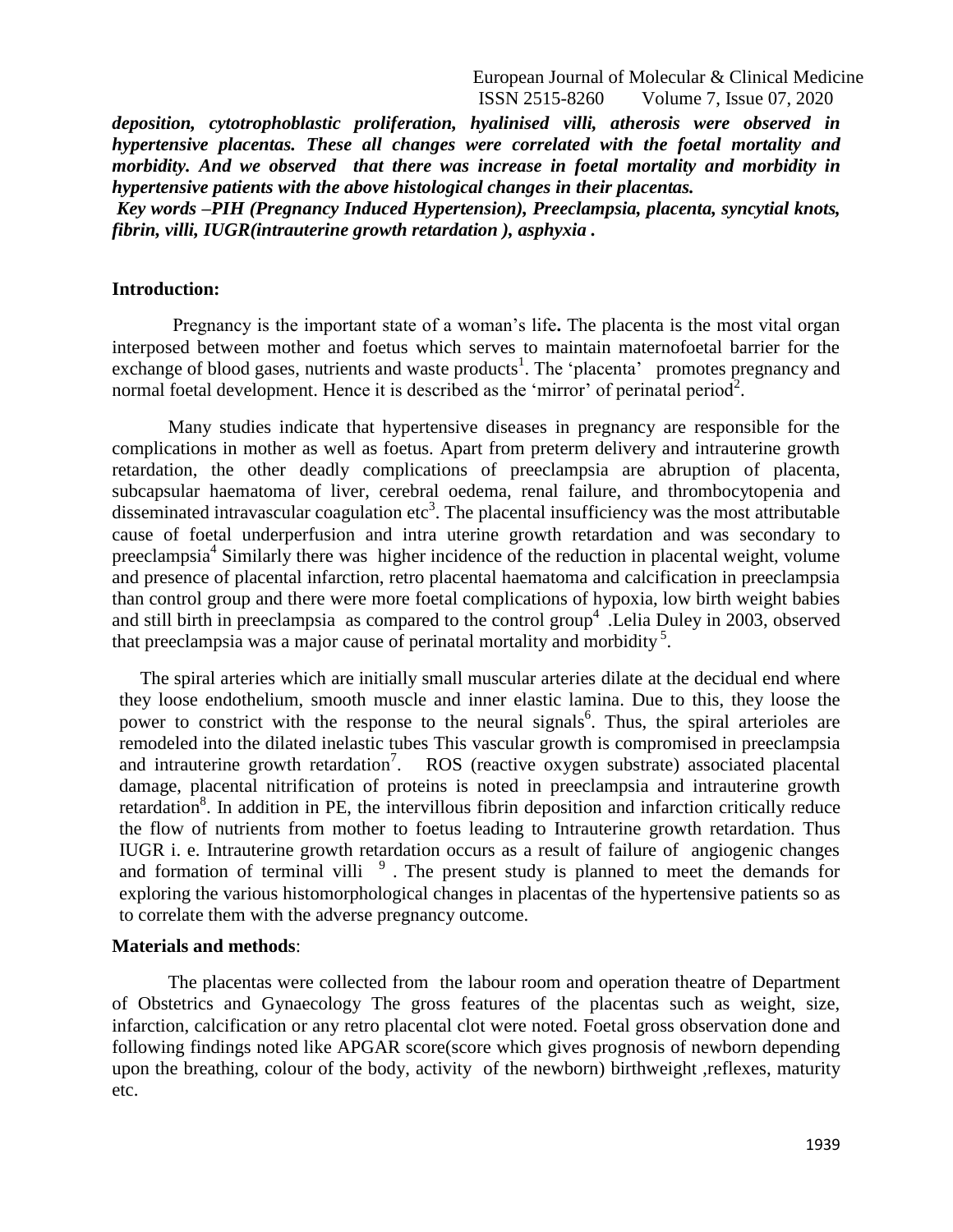European Journal of Molecular & Clinical Medicine ISSN 2515-8260 Volume 7, Issue 07, 2020

**Histological Techniques:** For histological study, biopsies were taken from the centre as well as from the peripheral part of each placenta **Fixation:** Tissues of 5mm size were fixed in 10% formal saline for 7 days. The steps followed were - 1] Dehydration 2] Clearing 3] Wax Impregnation .

**Section Cutting:** The back surface of the block was slightly heated and then mounted on microtome chuck & 5-7 micron thick sections were cut.

**Staining: Following stains were used for the present study**  i) Haematoxylin and Eosin (H&E Stain) ii) Masson's Trichrome Stain

#### **Observations and results:**

#### **Observations of Gross Findings-**

When we studied the morphology of placenta, we recorded the size *i.e.* diameter (cm) and weight (gm) of placenta and we observed that in both the parameters, the values were lower in the hypertensive group as compared with the normal. With average diameter of placenta as 18.13 cm in normal and 16.23cm in hypertensive group.

Similarly weight of placenta was average 469.60gm for normal and 388.60gm for hypertensive group. Both these parameters were having **significant p value**.

In **normal** patients **22%** of newborn were below 2500 gm while **in hypertensive group 67%** of the newborns were having birth weight of less than 2500 gm i e intrauterine growth retardation.



Observed difference was statistically significant.

We observed that no. of babies with **asphyxia in normal** patients was only **05%** and in **hypertensive** patients was **44%**. And p value was statistically significant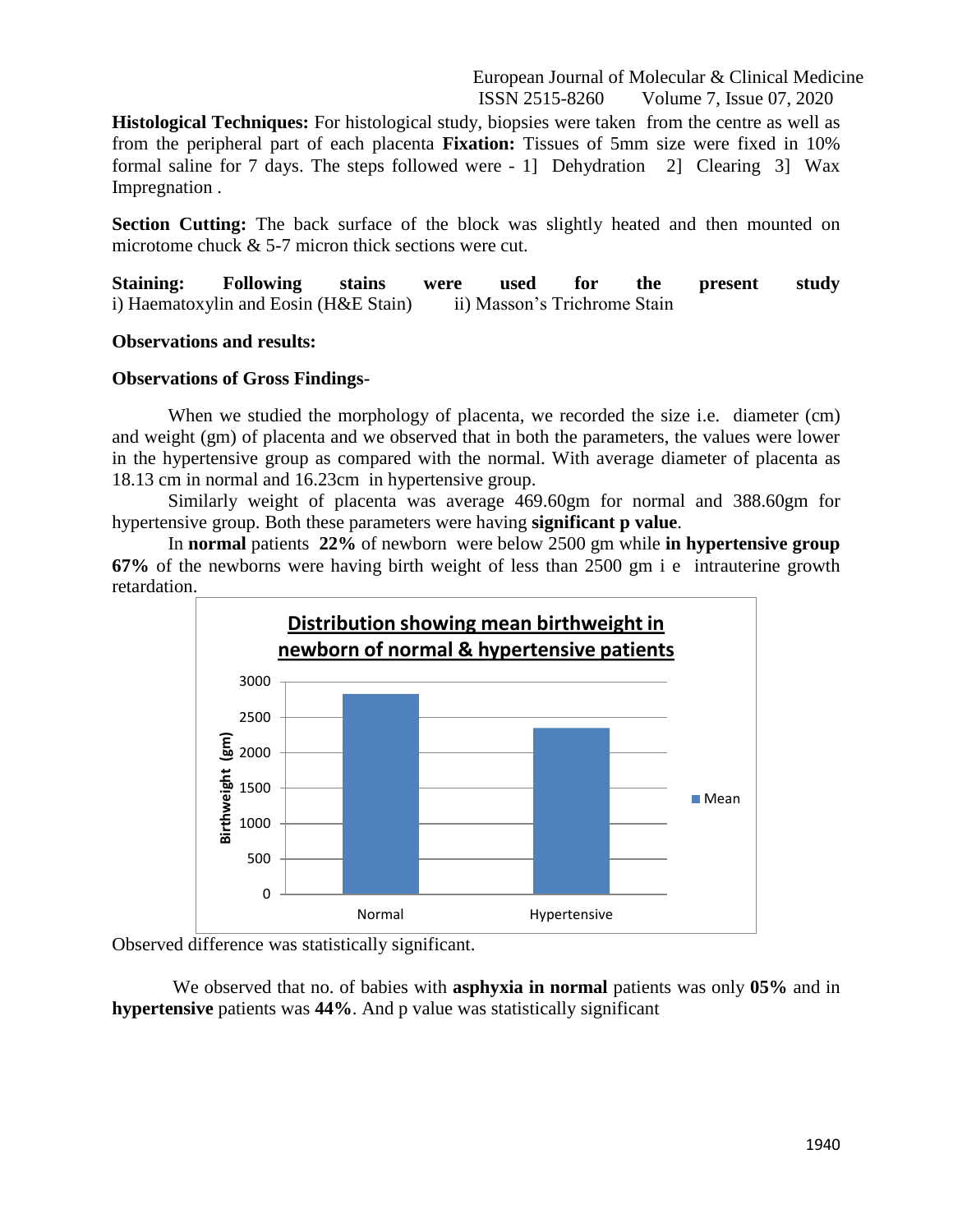# **Distribution showing asphyxia at birth in normal & hypertensive patient**

Chi square test =39.03 P value =  $0.0001$ Observed difference is statistically highly significant



Inourstudy ,there were only **2% stillbirth babies in normal** patients & **in hypertensive** patients no. of stillbirth babies were **15%** here also the p value was stastisticaly significant .



Observed difference is statistically highly significant.

In normal patients 91% patients had central insertion of cord and eight% patients had eccentric insertion of cord and 1% only with marginal insertion .While in hypertensive patients there were 80% placenta with central insertion of cord, 2% with eccentric and 18% with marginal insertion. There was only one% patient with retroplacental clot in the normal group and in hypertensive group there were 14 %patients with retroplacental clot.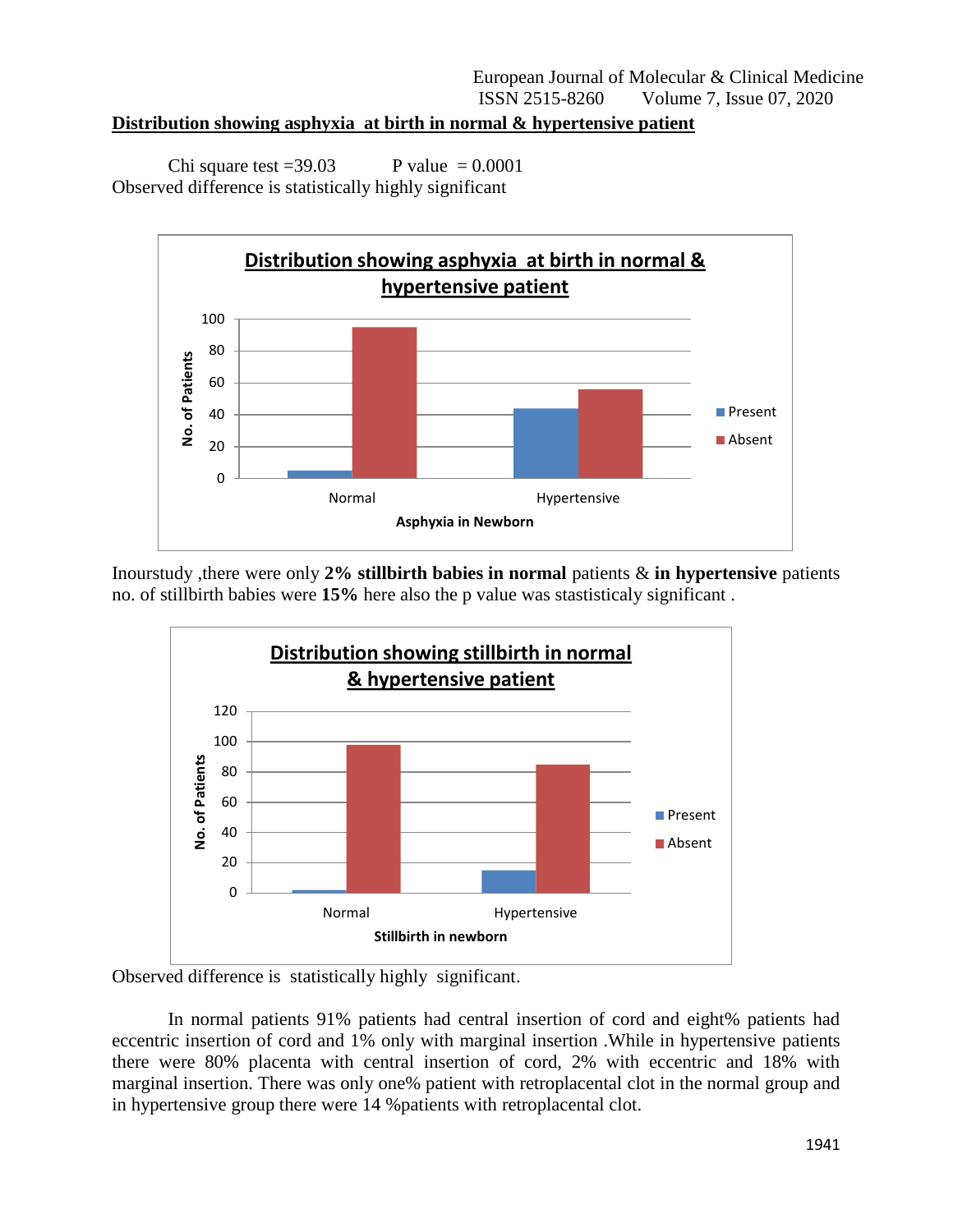

Small atrophic placenta of PIH. Placenta showing area of retroplacental hematoma .





Cut sections of placenta with areas of infarction PIH placenta showing areas of calcification

Only **4%** patients in **normal** group had areas of infarction on placenta while there were **44% patients in hypertensive** group who were having infarction on placenta. In our study, 33 out of 100 patients were having calcification in normal while , there were 47out of 100 patients in hypertensive group with calcification of placenta Observed difference for all the above findings was statistically highly significant.

# **Observation - Histological findings :**

 In control group of placentas, it was worth noting that the outer layer of the placental villi contained thinned out syncytiotrophoblastic lining. Their cytoplasm was distinctly basophilic In T.S. there was thinning of syncytium with evident vasculosyncytial membrane Intervillous fibrin deposit was seen and it was scanty. The amount of collagen in the villi was variable and abundant in some areas and were well stained (blue) by Masson's Trichrome. Some of the villi showed intervillous fibrin deposits.There was fibrosis of the villous stroma and sclerosis of the foetal vessels and the trapped villi appeared as isolated fibrous blobs in a mass of fibrin and showed hyalinised type of villous stromal appearance . So there were increased number of avascular and hypovascular villi. Some of the villi were sclerosed with structural distortion and were referred to as **'Ghost villi'**.

 There were changes in the intimal or endothelial layer as degeneration and deposition of cholesterol laden macrophages ( fatty infilteration) .The change was called as **atherosis**.

 Some villi showed abundant collagen deposition .The foetal blood vessels in these villi in hypertensive placentas showed thrombosis in lumen , fibrinoid infiltration in the wall. Mean no of **Syncytial knots** in normal and hypertensive was 42.68 and 112.34 respectively .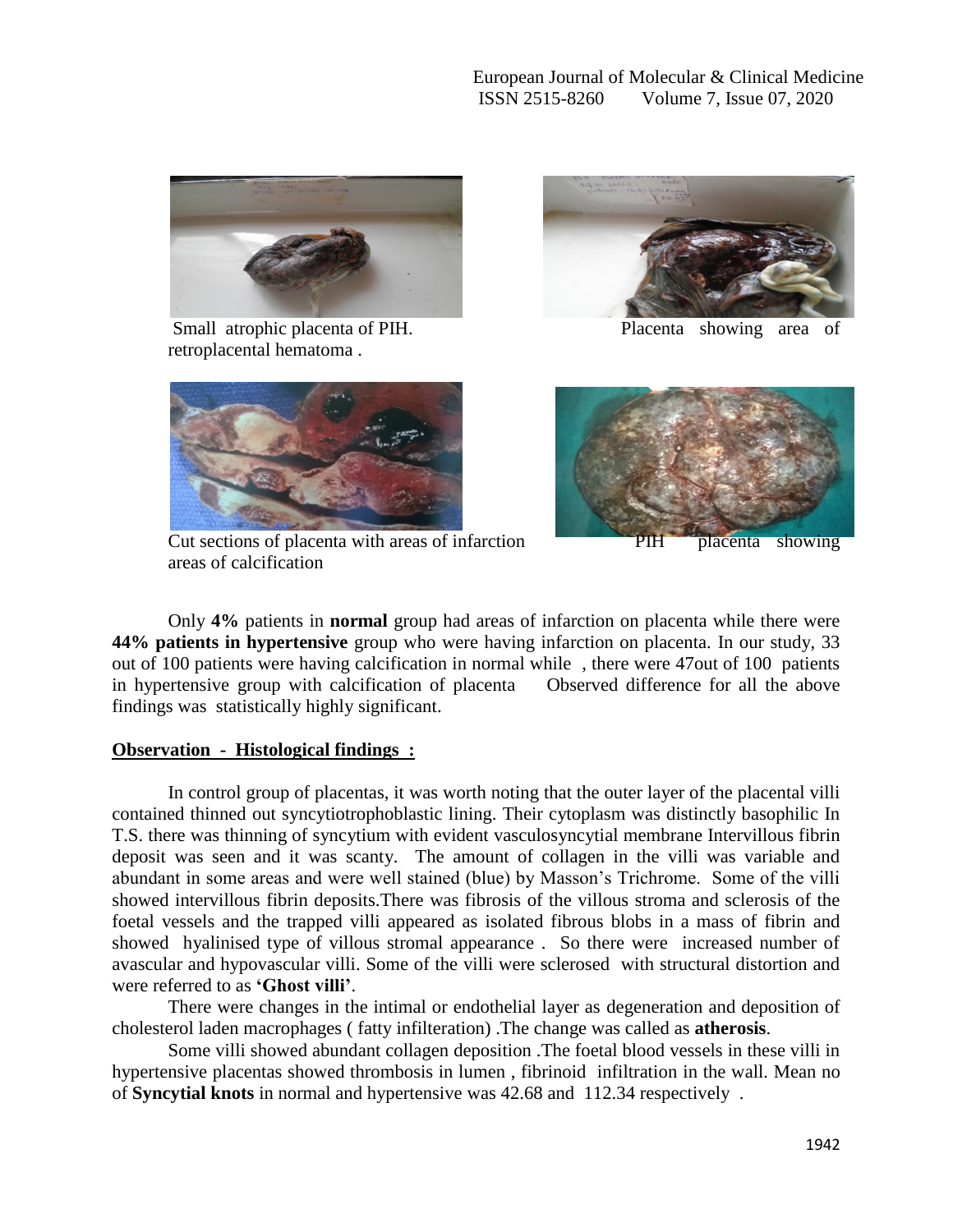

 PIH placenta showing Excessive syncytial knots. PIH placenta showing hyalinization of villi









PIH Placenta absence of vasculosyncitial membrane atherosis seen in decidual vessel Endothelial degeneration

Paucity of Vasculosyncitial membrane was found 16% in normal and 92% in hypertensive placenta respectively.

Excessive fibrin deposition i e 12% and 93% **perivillous fibrin** was found in normal and hypertensive placentas respectively **Infarction** was observed in 19% in hypertensive and X cells were observed 48% in hypertensive placentas.

**Hyalinised villi** were 43% in hypertensive and 8% in normal placentas. **Atherosis** was present in 42% in hypertensive group with intimal or endothelial layer as degeneration and deposition of macrophages.

# **Discussion :**

There have been various studies in the past revealing the correlation of placental weight and the birth weight to the pregnancy induced hypertension and the associated perinatal mortality and morbidity. Stillbirth was observed a common adverse outcome of hypertensive pregnancy .Many authors have also studied that there was significant weight reduction in the foetus i. e **. Intrauterine growth retardation** (IUGR) as well as in the placenta in hypertensive pregnancies. The reduction in placental morphological parameters might be the reason for the reduction in baby growth in preeclampsia $10^{\circ}$ . The changes like fibrinoid necrosis, paucity of vasculosyncytial membrane, trophoblastic membrane thickening were all directly proportional to severity of PIH and the perinatal outcome was worse with increasing severity of  $PHH<sup>11</sup>$ .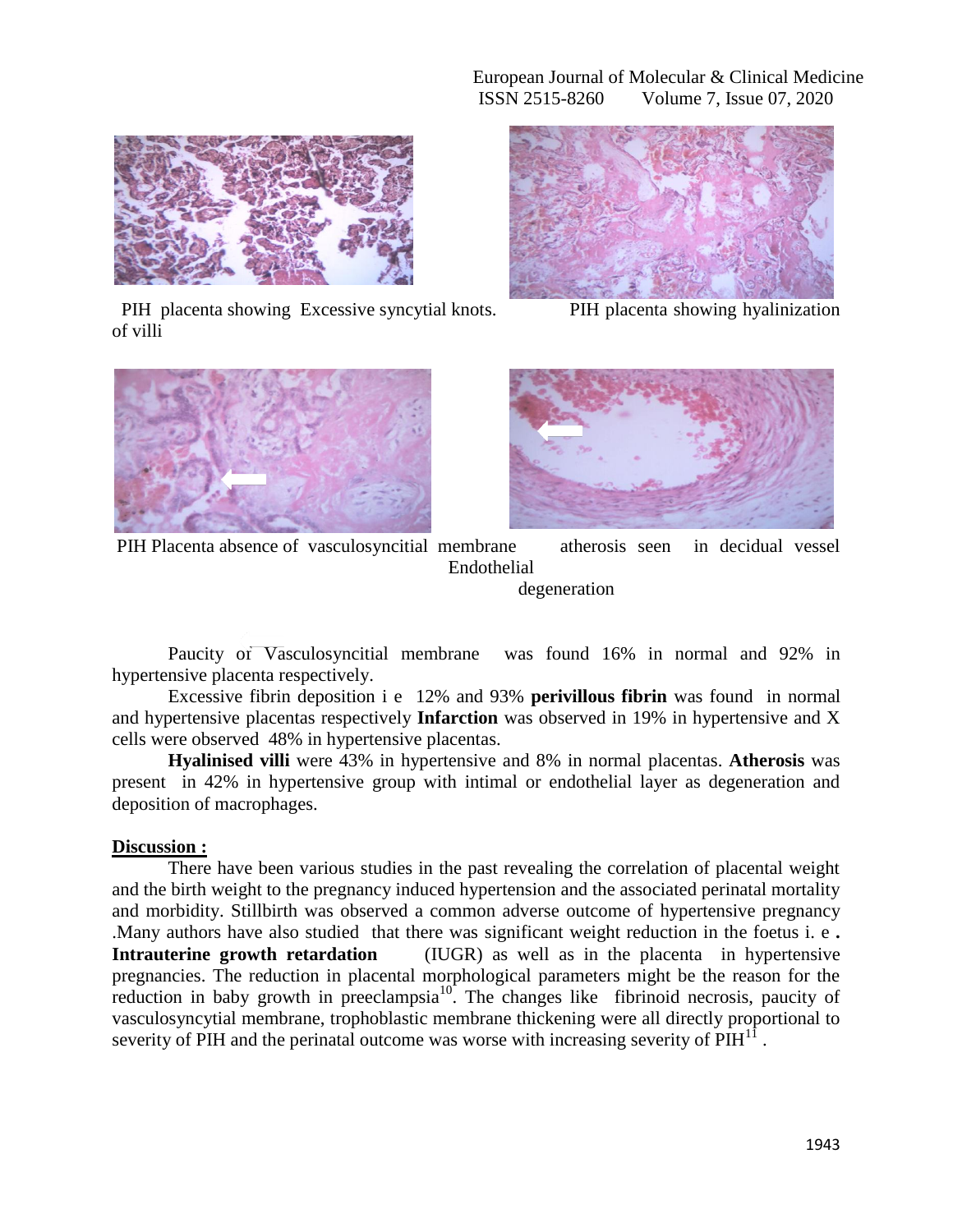### **Gross Findings:**

Figen Barut And Aikut Barut mentioned that **placental weight**(wt) in normal patients was 508 gm and 404gm in hypertensive patients. It was 291 gm in hypertensive patients and 573 gm in normal patients as was found by S. kotgiwar and N. Ambiye  $^{12}$ . K. devishankaran  $^{13}$ & Vissiellekki kressie<sup>3</sup> found the weight of placenta in mild PIH was 427gm and in severe PIH was 374gm . According to Thomson et al in 1969, birth weight of foetus and weight of the placenta, both were below average in preeclampsia but their ratios were slightly increased <sup>14</sup>. In our study it was 388gm for hypertensive patients and 469gm for normal patients.

3. 5 % **mean areas of infarction** were observed in normal placentas while 17. 4 %were the mean areas of infarction in hypertensive placentas as studied by Dr Pradeep Londhe<sup>15</sup>. The areas of infarction in normal and hypertensive patients were respectively 3.77 % and 16 .5% acc to Mujumdar S. and H. Dasgupta <sup>16</sup> . In our study in normal patients areas of infarction were 4% and in hypertensive patients were 44% . Fox in 1964 found 24.6% calcification in normal group<sup>17</sup>. With **significant "p" value**, Pushpa Goswami<sup>18</sup> et al in 2012, found that mean number of calcified areas of placentas in PIH were more than those found in normal patients. Our findings were nearly similar with the above findings.

## **Histological findings :**

Syncytial knots found in normal patients were 9 and in hypertensive patients were 27 acc to study by H. Dasguta. Acc to Pooja Dhabai, in nornal patients syncytial knots were 6 and in hypertensive patients were 23 i.e . almost three times <sup>19</sup>. Acc. to K. Devishankar and Sreechitrakarta  $20$ , there was 2 to 3 fold rise in syncytial knots in hypertensive placentas as compared to normal patients. Ambedkar Raj <sup>21</sup>observed more than 30% syncytial knots in hypertensive than normal patients <sup>21</sup> .In our study, it **was 42 syncytial knots in normal** patients **and 112 in hypertensive** patients .

In our study , the **intervillous fibrin** deposition largely replaced the degenerated trophoblastic lining Dasgupta H. found 33 % more areas of fibrinoid necrosis in hypertensive patients than in normal patients . Pooja Dhabai found 296 areas of fibrinoid necrosis in normal patients and 696 areas in hypertensive patients .Similarly , Sreechitrakartha found 2% areas of fibrinoid necrosis in normal patients and 19% in hypertensive patients.Ambedkar Raj found 5% rise in such areas of fibrinoid necrosis in every field. Maham Aklaq observed 40% areas of fibrinoid necrosis in normal patients and  $84\%$  in hypertensive patients<sup>22</sup>. Zhang P. et al in 2006,observed the mean 0f  $2.96 + -3.52$  areas of fibrinoid necrosis in normal and  $6.26 + -2.8$  in PIH which was significant  $^{23}$ . Pandure and Ghosh D.K. in 2011, reported 33.34% of placentas to have fibrinoid necrosis <sup>24</sup> . In our study we got **12% areas of fibrinoid necrosis in norma**l patients and **93% in Hypertensive** patients. It was observed that the poor pregnancy outcome due to poor perfusion of villi, was attributable to the cause like increase in fibrin deposit .

 Acc. to Pooja Dhabai, 0.26 were **hyallinised villi** in normal patients and 5.7 were in hypertensive patients.Sreechitrakartha found 5 % hyallinised villi in normal patients and 27 in hypertensive patients. Maham Aklaq found 6% hyallinised villi in normal patients while 40% in hypertensive patients and our findings were sinilar as 8% in normal patients and 43% in hypertensive patients. S.Kotgiwar and M. Ambiye found that there was perivillous fibrin deposition in 16% of vill in PIH patients .This perivillous fibrin deposition in intervillous space was the result of thrombosis of maternal blood as observed by Malik, et al and Mirchandani, et  $al^{25}$ .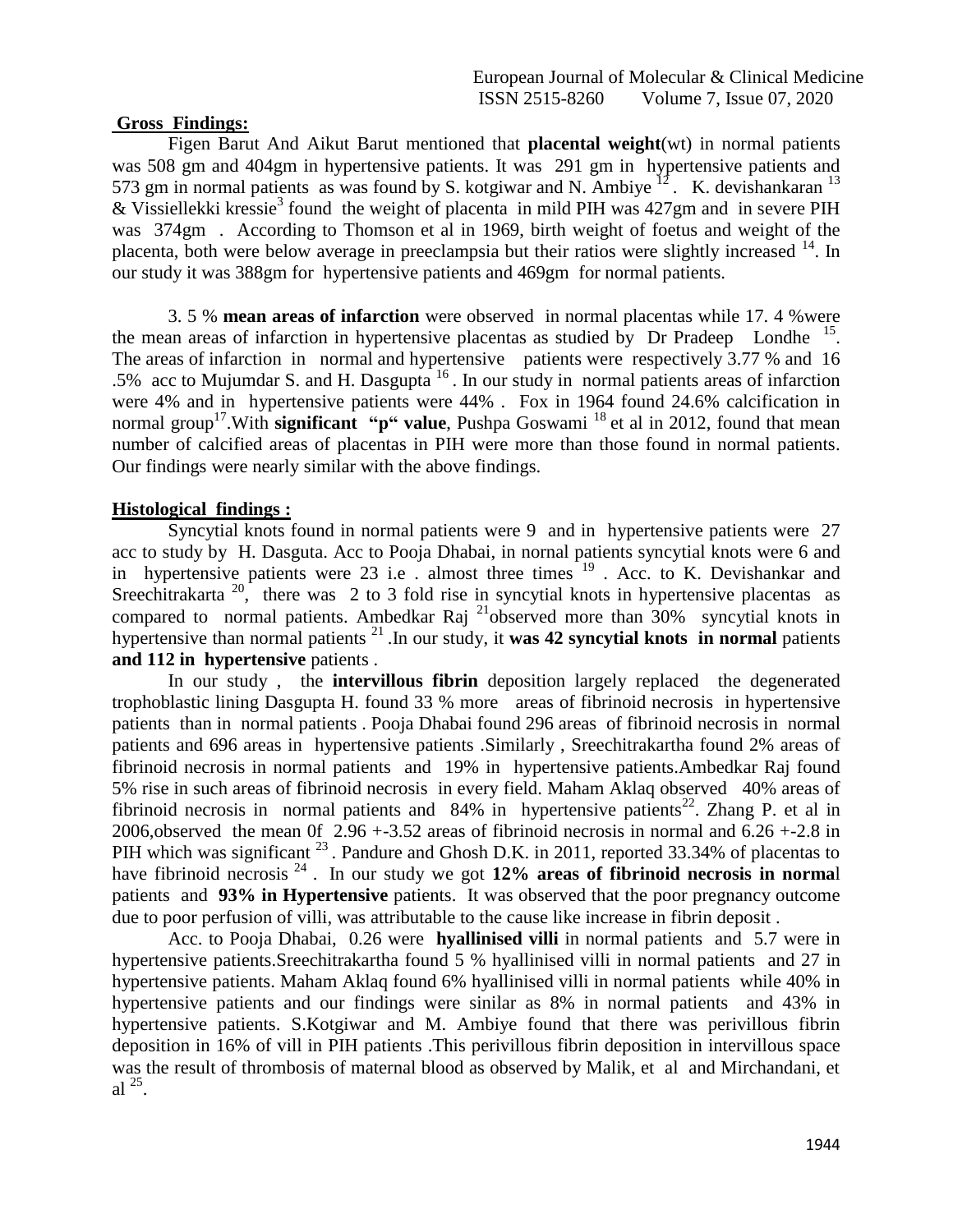European Journal of Molecular & Clinical Medicine ISSN 2515-8260 Volume 7, Issue 07, 2020

In our study in cases of PIH placentas especially in cases of abruption placenta (retroplacental clot) the blood vessels in the basal plate were congested and infiltration of cytotrophoblasts in the vascular wall was noted. Reda Awadallah SALEH<sup>26</sup> in 2008, observed the villi showing **endothelial degeneration** and the **atheromatous plaque** formation were more common in PIH and were present in significantly more value  $26$ .

Such changes in chorionic villi which **affected interchange of material** between mother and foetus leading **to low APGAR score** increased perinatal mortality and morbidity .

#### **Summary :**

Our study was aimed to correlate the histological and morphological changes of the PIH placentas with the perinatal outcome and also comparison with those of the normal group. The birth weight. of newborn in hypertensive group was on lower side than those in the normal group and the APGAR score was also lower than normal and was statistically significant The retroplacental haematoma , areas of infarction and calcification were noted in more no. in placentas with history of PIH than in normal group. In the histological study, **syncytial knots** were found to be more in the PIH group than in normal group and the observed difference was **statistically highly significant. (P< 0.0001).** Increased **fibrin deposits** were due to poor circulation in the intervillous space which was found statistically highly significant. (P<0.0001).

**Cytotrophoblastic proliferation and X cells** was a response to ischaemia to replace the damaged syncytiotrophoblast in ischemic placentas. This was statistically highly significant. (P< 0.0001).This ischemia was responsible for the resultant insult to the foetus in the form of poor birth weight or birth asphyxia . Low birth weights of babies in cases of PIH were possibly due to changes in chorionic villi which affected interchange of material between mother and foetus leading to low APGAR score increased perinatal mortality and morbidity. **Various histological changes leading to** poor perfusion of villi like increase fibrin deposit, thickening of basement membrane of the chorionic villi, cytotrophoblastic hyperplasia, paucity of vasculosyncytial membrane, atherosis in decidual arteries were the probable factors leading to poor pregnancy outcome in PIH.

Definitely all the above observations lead to the conclusion that the **intranatal and perinatal asphyxia is increased in hypertensive** pregnancies due to the various histological and gross changes occurring in placentas of hypertensive patients

So all these changes, **increase the morbidity and mortality of the foetus** is due to the reduction in blood vascularity of the villi and poor perfusion of the foetus

Knowing that placenta is the mirror image providing a wealth of information on the antenatal events ,it is very important to have examination of placenta adequately after delivery as a routine .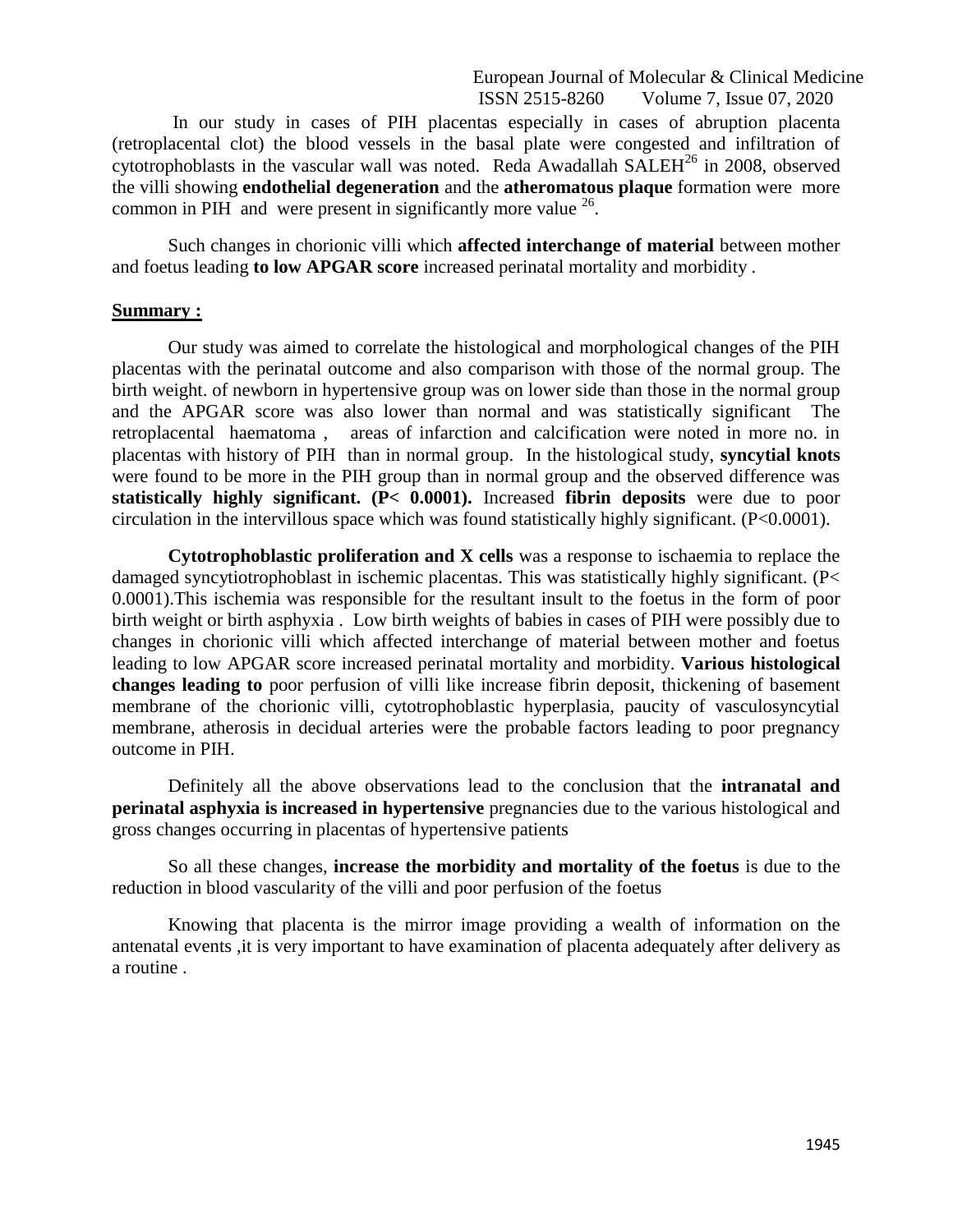## **References:**

- [1] FOX H. Foeto-placental function: its nature and assessment. The histopathology of placental insufficiency. J Clin Path Suppl (Roy Coll Path . 2010 ; 29 : 1-8.
- [2] Udainia A , Jain ML . Morphological Study of Placenta in Pregnancy Induced Hypertension With its Clinical Relevance. J Anat Soc India . 2001; 50(1): 24-27.
- [3] Krielessi, V , Papantoniou N , Papageorgiou I , Chatzipapas I , Efstathios M, Zakopoulos N ,et al. Placental Pathology and Blood Pressure's Level in Women with Hypertensive Disorders in Pregnancy Obstetric and Gynaecology International Volume. 2012;ArticleID684083:1-6. doi:10.1155/2012/684083.
- [4] Navbir P. Placental Morphology And Its Correlation With Foetal Outcome In Prgnancy-Induced Hypertension . International Journal of Basic and Applied Medical Sciences. 2012 September-December;2 (3):120-125.
- [5] Duley L. Pre-eclampsia and the hypertensive disorders of pregnancy. British Medical Bulletin. 2003; 67: 161–176. DOI: 10.1093/bmb/ldg005.
- [6] Roberts JM and Escudero C . The placenta in preeclampsia. Pregnancy Hypertens. 2012 April 1; 2(2): 72–83. doi:10.1016/j.preghy. 2012.01.001.
- [7] Mayhew T M . A stereological perspective on placental morphology in normal and complicated pregnancies. J Anat 2009;215:77–90. doi: 10.1111/j.1469- 7580.2008.00994.x
- [8] Seth Guller. Role of the syncytium in placenta-mediated complications of preeclampsia. Thromb Res.2009 September; 124(4):389–392. doi:10.016/ j.thromres.2009.05.016.
- [9] Barut F, Barut A, Gun B D, Kandemir NO, Harma M I, Harma M, et al. Intrauterine growth restriction and placental angiogenesis. Diagnostic Pathology. 2010; 5:24-30.
- [10] Bhavina K , Sundara Pandian S , Priya G. A study on morphology of placenta and umbilical cord in Hypertensive pregnancy with and without Proteinuria. Journal IJBAR 2013;04(01):50-54. DOI:10.7439/ijbr.
- [11] Kurdukar M D , Deshpande N M , Shete S S , Zawar M P. Placenta in PIH . Indian J Pathol Microbiol . 2007 Jul; 50(3): 493-7.
- [12] Kotgiwar S, Ambiye M, Athawale S, Gupta V, Trivedi S. Study Of Gross And HistologicalI Features Of Placenta In Intrauterine Growth Retardation .j.Anat. Soc India. 2011; 60(1): 37-40
- [13] [Devi Sankar](http://www.ncbi.nlm.nih.gov/pubmed/?term=Sankar%20KD%5Bauth%5D) K , [Bhanu](http://www.ncbi.nlm.nih.gov/pubmed/?term=Bhanu%20PS%5Bauth%5D) P S , [Kiran](http://www.ncbi.nlm.nih.gov/pubmed/?term=Kiran%20S%5Bauth%5D) S , [Ramakrishna](http://www.ncbi.nlm.nih.gov/pubmed/?term=Ramakrishna%20BA%5Bauth%5D) B A and [Shanthi](http://www.ncbi.nlm.nih.gov/pubmed/?term=Shanthi%20V%5Bauth%5D) V. Vasculosyncytial membrane in relation to syncytial knots complicates the placenta in preeclampsia: a histomorphometrical study. Anat Cell Biol. 2012 Jun; 45(2): 86–91.
- [14] Thomson A M, Billewicz W Z and Hytten F E. The weight of the placenta in relation to birth weight .The Journal of Obstetrics and Gynecology of the British Common Wealth.1969; 76(10) : 865- 871.
- [15] Londhe PS, Mane AB. Morphometric Study Of Placenta And Its Correlation In Normal And Hypertensive Pregnancies . International Journal of Pharma and Bio Sciences. 2011 Oct-Dec; 2(4): 429-437.
- [16] Majumdar S, Dasguptha H, Bhattacharya K, Bhattacharya A. A study of placenta in normal and hypertensive pregnancies. J Anat Soc India 2005;54:34-8.
- [17] Fox H. Calcification Of The placenta. Journal of Obstetrics and Gynaecology.1964;(1- 6):759-765 j